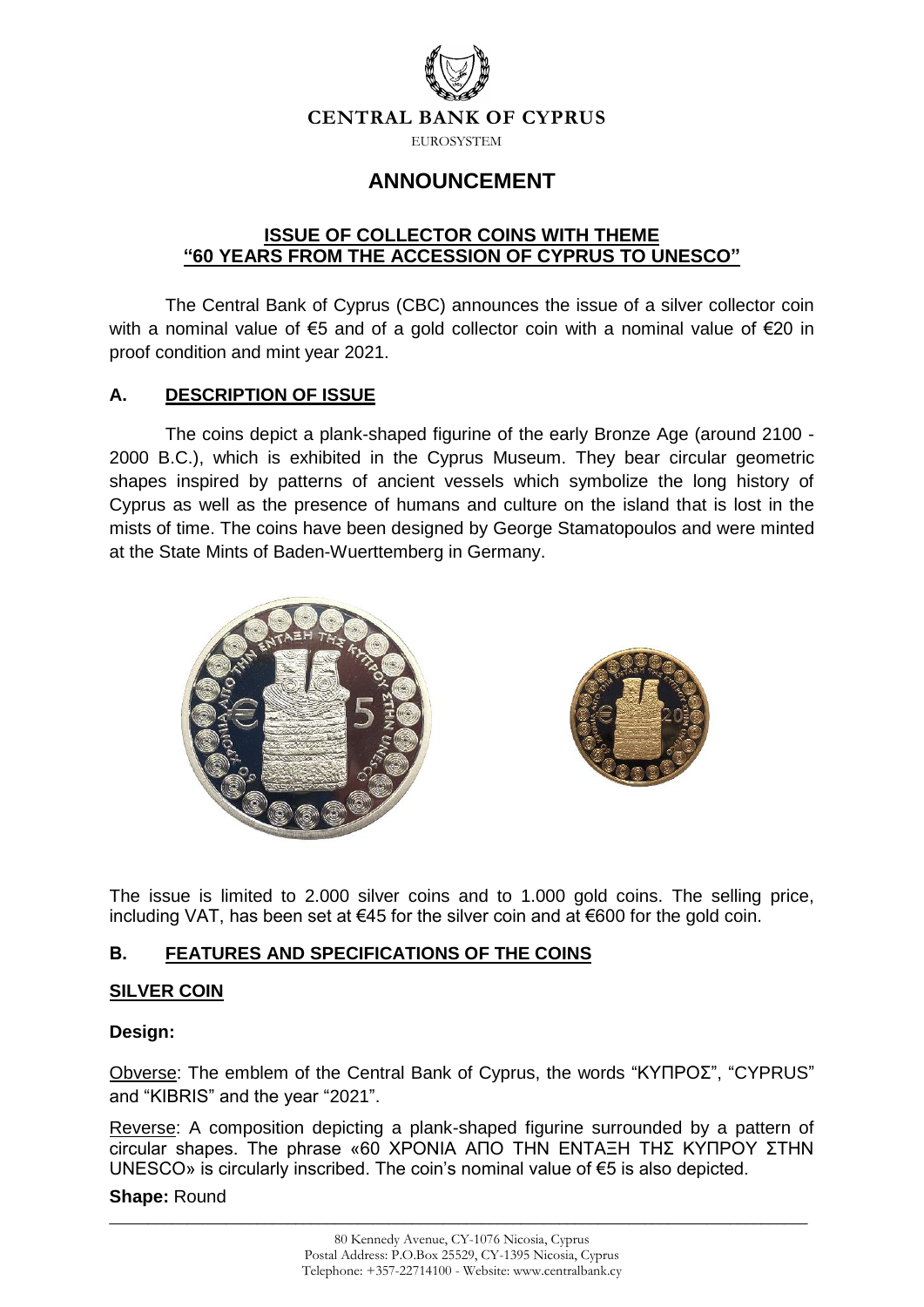**CENTRAL BANK OF CYPRUS**

**EUROSYSTEM** 

**Diameter:** 38,61 millimeters

**Weight:** 28,28 grammes

**Edge:** Plain

**Alloy:** Silver (92,50%) and copper (7,50%)

## **GOLD COIN**

#### **Design:**

Obverse: The emblem of the Central Bank of Cyprus, the words "ΚΥΠΡΟΣ", "CYPRUS" and "KIBRIS" and the year "2021".

Reverse: A composition depicting a plank-shaped figurine surrounded by a pattern of circular shapes. The phrase «60 ΧΡΟΝΙΑ ΑΠΟ ΤΗΝ ΕΝΤΑΞΗ ΤΗΣ ΚΥΠΡΟΥ ΣΤΗΝ UNESCO» is circularly inscribed. The coin's nominal value of €20 is also depicted.

**Shape:** Round

**Diameter:** 22,05 millimeters

**Weight:** 7,9881 grammes

**Edge:** Milled

**Alloy:** Gold (91,70%) and copper (8,30%)

# **C. SALES**

Two consecutive time periods are set regarding the sale of the coin, thereafter referred to as «Phase A'» and «Phase B'».

# **Phase A' (Selling period from 29 November 2021 until 31 December 2021)**

#### **SILVER COIN**

#### **1. Professional coin dealers and non-profitable numismatic companies**

The CBC will accept applications from **29 November 2021 until 15 December 2021**. The CBC will respond to the applications until 17 December 2021, reserving the right to reject any application, either in whole or in part, without any explanation.

Applicants should complete and submit to the CBC the attached application form, which is also available at the CBC's website [www.centralbank.cy](http://www.centralbank.cy/) .

A discount of 10% will be offered on the total quantity of the initial purchase for quantities of at least 20 coins, as well as on any subsequent purchases of any quantity in Phase A' and/or Phase B' by the same customer. The discount will be calculated on the selling price of the coins excluding VAT.

Applications should be sent:

- by e-mail: [numismatic.orders@centralbank.cy](mailto:numismatic.orders@centralbank.cy)

#### Or

- by fax: +357 22714930